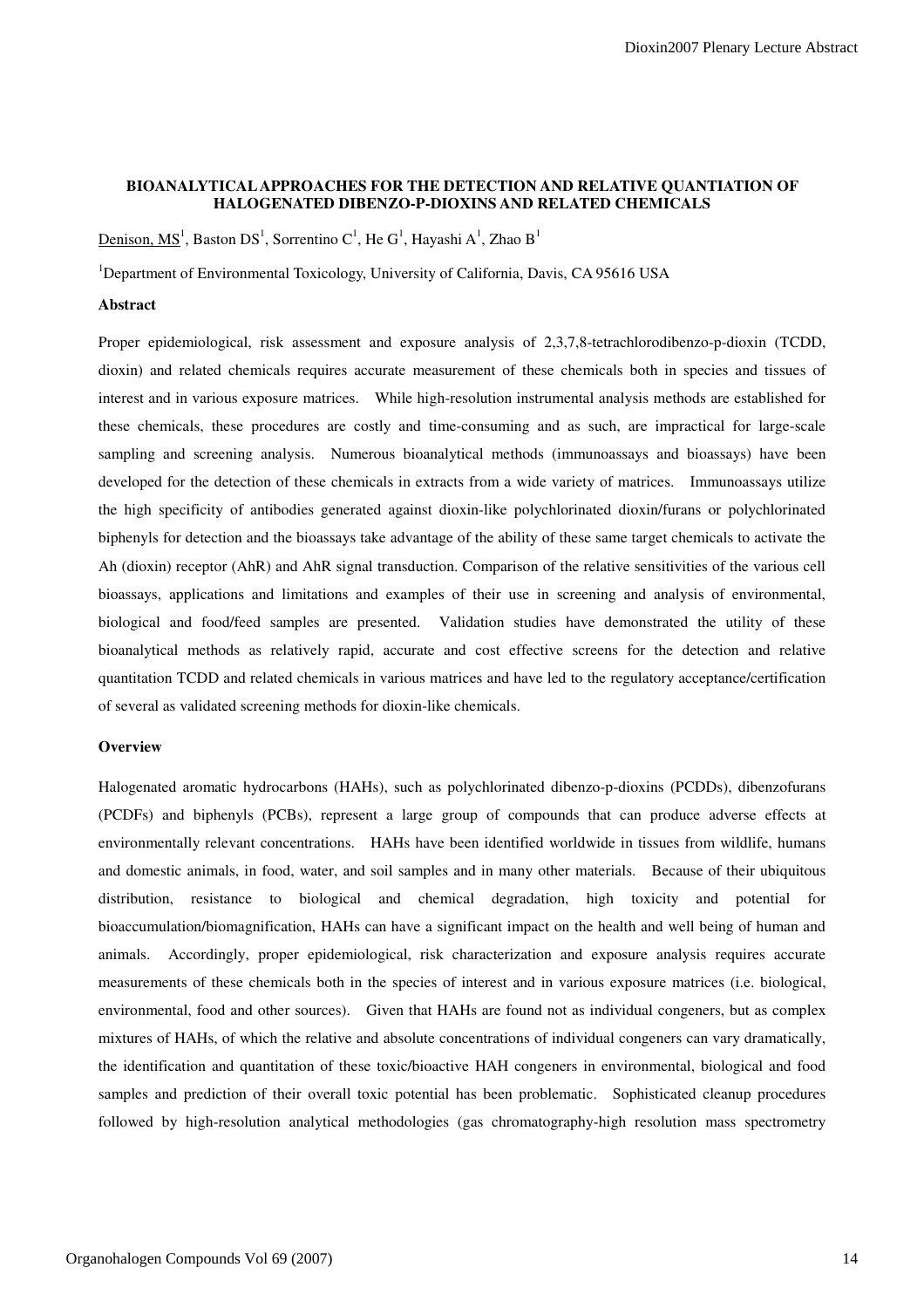(GC/HRMS)) allows separation, identification and quantitation of individual PCDD, PCDF and PCB congeners. At present, this methodology is considered the "gold standard" for quantitative determination of these toxic HAHs in sample extracts. The relative toxicological/biological potency of a complex mixture of 2,3,7,8-tetrachlorodibenzo-p-dioxin (TCDD, dioxin)-like HAHs is estimated from GC/HRMS results using the toxic equivalent factor (TEF) approach. In this approach, the concentration of individual toxic HAHs present in the mixture (determined by GC/HRMS) are multiplied by their specific TEF value (an in vivo toxicity value for each toxic HAH expressed relative to that of TCDD) to yield toxic equivalency (TEQ) values for each active chemical. Summation of the individual TEQs for all active congeners in a sample extract yields the total TEQ for that extract. While the GC/HRMS-TEF approach currently provides the most accurate measurement of the level of TCDD-like HAHs in a given sample and a reasonable estimate of the relative toxic potency of the sample extract (in TEQs), this methodology is not amenable or cost-effective for high throughput routine screening analysis needed for large scale sample studies (i.e., epidemiological studies, site contamination assessment and safety monitoring of food/feed contamination). Accordingly, numerous rapid and relatively inexpensive bioanalytical methods for use in the detection and relative quantitation of TCDD-like HAHs present in complex mixtures of HAHs extracted from a variety of matrices have been developed.<sup>1-5</sup>

Research efforts directed toward the development, validation, application and utilization of bioanalytical methods for detection of TCDD and TCDD-like HAHs have rapidly expanded since the first cell-based system (the rat hepatoma cell ethoxyresorufin O-deethylase (EROD) bioassay) for screening was described in the late 1970's.<sup>6</sup> A cursory examination of the PubMed online database identified more than 300 publications related to dioxin immuno/bioassays since 1980, more than 100 of which have been published since January of 2005. Bioanalytical methods for detection and relative quantitation of TCDD-like HAHs are divided into two basic categories, immunoassays and bioassays. While numerous assays have been described over the years, few have gained widespread use as screening assays and even fewer have received official certification or acceptance.

Immunoassays are perhaps the most specific and simplest of all the bioanalytical methods and they take advantage of the high affinity and specificity of a unique sensor (antibody) that has been generated against a specific target chemical(s).<sup>1-5</sup> Numerous antibodies specifically directed against toxic TCDD-like PCDD/Fs or PCBs have been described over the years and although these antibodies can cross-react with structurally related congeners (the cross-reacting congeners are typically known), a positive signal obtained in these assays does confirm the presence of the specific target chemical or closely-related congener in the sample extract. This is something that none of the currently available bioassays can determine. Other advantages of immunoassay approaches include less extensive clean-up of crude sample extracts, faster processing and analysis than most bioassays and availability in commercial kit form for ease of use. The limitations of immunoassay approaches include significantly lower sensitivity and cross-reactivity with non-target chemicals that can result in false positive results or overestimation of target chemical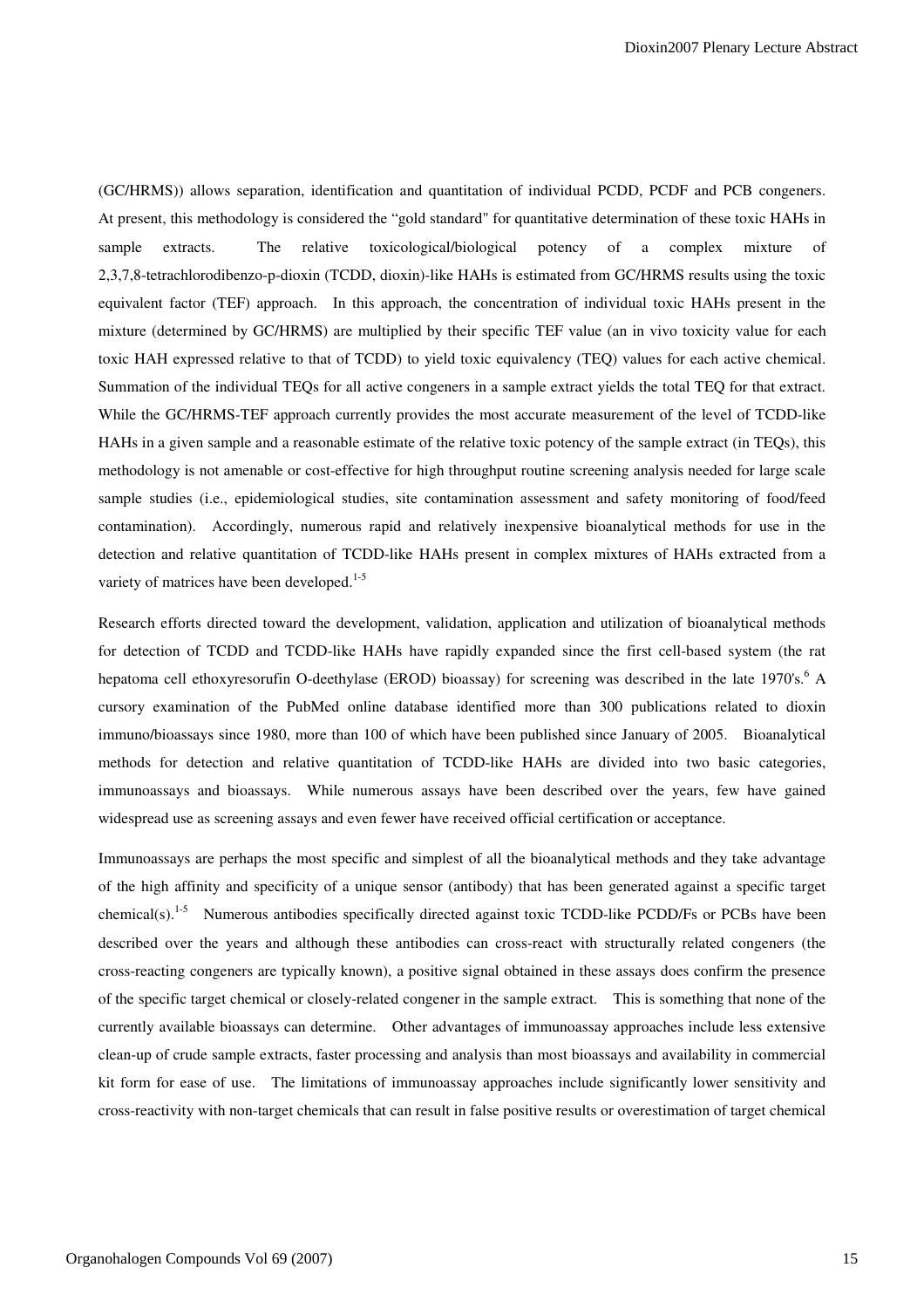concentrations (similar to that of bioassays). Numerous immunoassays have received regulatory certification as acceptable screening methods for PCDD/Fs and PCBs (i.e. USEPA Method 4025 and 4020, respectively) and have been used to screen a wide variety of environmental and biological matrices and food products.

Many bioassay systems for TCDD-like HAHs have been developed over the years and all are based on the molecular mechanism by which these chemicals produce their toxic/biological effects and each takes advantage of one or more aspect of the ability of these chemicals to specifically bind to and activate the Ah receptor (AhR) signal transduction pathway.<sup>1-5</sup> AhR-dependent bioassays can be subdivided into: 1) assays that require the use of cell/tissue extracts and measure the ability of chemicals in a sample extract to stimulate AhR DNA binding and 2) those that require the use of living cells in culture and measure the ability of chemicals in a sample extract to stimulate AhR-dependent gene expression.

All of the currently available in vitro (cell-free) AhR-based bioassays use AhR-containing tissue extracts (typically liver cytosol) and are dependent upon the ability of TCDD-like HAHs to bind to the AhR, transform it into its DNA binding form (an event which requires it to dimerize with the Arnt protein) and to bind to a specific DNA sequence (the dioxin-responsive element). Detection of HAH-dependent transformation of the AhR into its DNA binding form in these assays is accomplished by direct measurement of the amount of AhR:Arnt complex bound to radio- or fluorescently-labeled DRE (GRAB and FITC-DRE assays, respectively), detection of the AhR:Arnt:DRE complex with an anti-Arnt antibody (Ah Immunoassay) or quantitation of the amount of DRE bound to the transformed AhR complex after isolation and amplification by PCR (AhRC-PCR and EPM-PCR assays).<sup>1-4</sup> Formation of the AhR:Arnt:DRE complex occurs in a chemical-, dose- and AhR-dependent manner and it has been used to demonstrate that a specific chemical or a chemical(s) present in crude or purified extracts has the ability to stimulate AhR transformation and DNA binding. These assays have an advantage of being rapid, inexpensive, easy to carry out and very sensitive (although somewhat less sensitive than cell-based bioassays) and several are commercially available. However, in contrast to the cell based assays, the in vitro DNA binding assay methods suffer from one major disadvantage with regards to their utility as screening bioassays for TCDD-like HAHs and that derives from the well documented ability of the AhR to bind and be transformed in vitro by a very large number of structurally diverse chemicals with no similarity to TCDD or other  $HAHs$ <sup>9-11</sup> Contributing to this, we have also found that many solvents and chromatographic matrices used for the extraction and cleanup of samples for HAH analysis can contain AhR agonists that are active in the in vitro DNA binding assays. Thus, in vitro AhR-based assays will be prone to having high levels of false positives when examining unknown sample extracts unless extreme care is taken in sample preparation and cleanup to eliminate these chemicals. These cell-free AhR-based assays have been developed relatively recently and have not been used as extensively as the immunoassays or cell-based assays. Accordingly, testing and validation studies of these assays with real world sample extracts are in progress.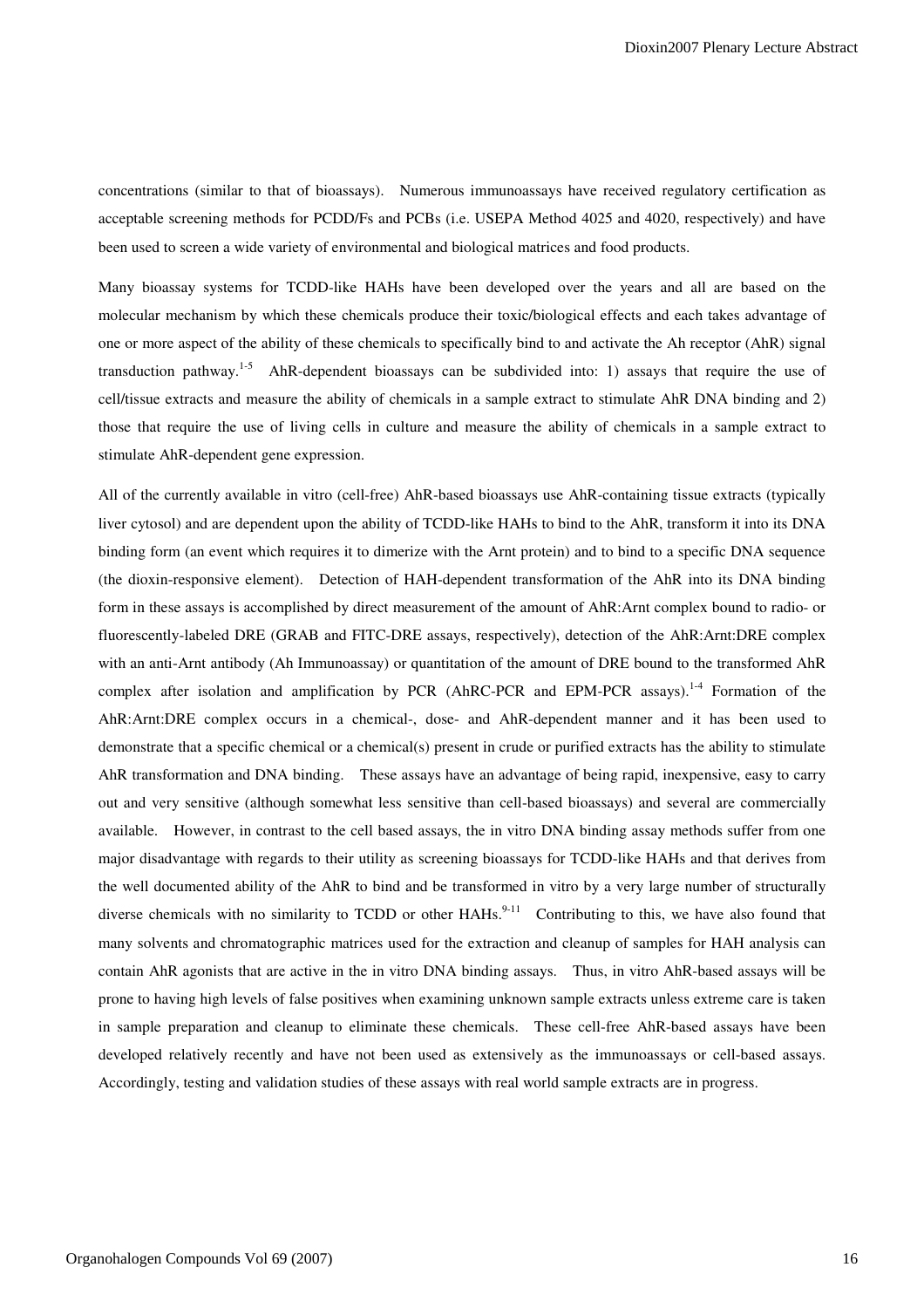Perhaps the most extensively used of all bioanalytical approaches for the detection and relative quantitation of TCDD-like HAHs are the in vitro cell-based bioassays.<sup>1-4</sup> In these systems, incubation of cells in culture for varying lengths of time with extracts containing TCDD-like HAHs leads to the induction of AhR-dependent gene expression that occurs in a chemical-, dose- and AhR-dependent manner and the magnitude of gene induction is directly proportional to the concentration of bioactive HAH in the original extract. Measurement of AhR-dependent induction of cytochrome P4501A1-dependent EROD activity in rat hepatoma (H4IIe) cells was the first dioxin cell bioassay and it has been the most extensively used of all bioassays for detection of TCDD-like HAHs in a wide variety of matrices.<sup>6,12</sup> Induction of EROD activity as a bioassay in primary cells and continuous cell lines from a variety of other species has also been reported. In this assay, CYP1A1-dependent metabolism of 7-ethoxyresorufin results in a highly fluorescent product (resorufin) that can be easily quantitated. Analysis using this assay have not only revealed a strong correlation between the induction of EROD activity and the toxicity of various HAHs and HAH-containing mixtures, but also a good correlation with HAH levels as determined by GC/HRMS. The H4IIe EROD bioassay is rapid, simple and relatively inexpensive, it can be carried out in whole or lysed cells in 96-well microplate formats and there are no limitations or restrictions for free use of these cells for sample analysis. However, the EROD bioassay does have lower sensitivity when compared to other cell based assays (i.e. the chemically-activated luciferase expression (CALUX)) and EROD activity is susceptible to inhibition by high concentrations of HAHs and PAHs, which could result in underestimation of total activity if full concentration-response curves are not obtained. The remaining cell bioassay systems utilize recombinant cells (yeast or mammalian cell lines) that have been engineered to contain a stably transfected AhR-responsive reporter gene that responds to TCDD-like HAHs and other AhR agonists.<sup>3</sup> Reporter genes in these bioassay include luciferase (contained in the XDS-CALUX, DR-CALUX, RGS-101L and DRE-CALUX bioassays), secreted alkaline phosphatase (contained in the DRESSA bioassay), beta-galactosidase (contained in AhR/Arnt transfected YCM3 yeast cells), and green fluorescent protein (contained in the CAFLUX bioassays).<sup>1,3,13</sup> These recombinant cell bioassays are for the most part very rapid, simple, sensitive and relatively inexpensive and many have been used for analysis of a variety of chemicals and sample matrices. Some of these cell based systems (CALUX and CAFLUX) and their respective AhR-responsive plasmid vectors are freely available for academic research purposes from out laboratory. A major advantage of recombinant approaches in bioassay development is that it is relatively simple to increase the sensitivity and specificity of these assays by manipulation of the reporter gene construct, so it is expected that these systems will continue to develop and improve. Cell-based assays, like the cell-free AhR-based bioassays, could be activated by other AhR agonists present in sample extracts, potentially leading to false positives or over estimation of activity. However, the advantage of the cell-based bioassays is that they contain metabolic enzymes that can degrade nonHAH AhR ligands (agonists) resulting in a dramatic reduction or elimination of these confounding activities (unless they are present in extremely high concentrations). Additionally, various modifications have also been incorporated in extraction and clean-up procedures that reduce these undesired agonist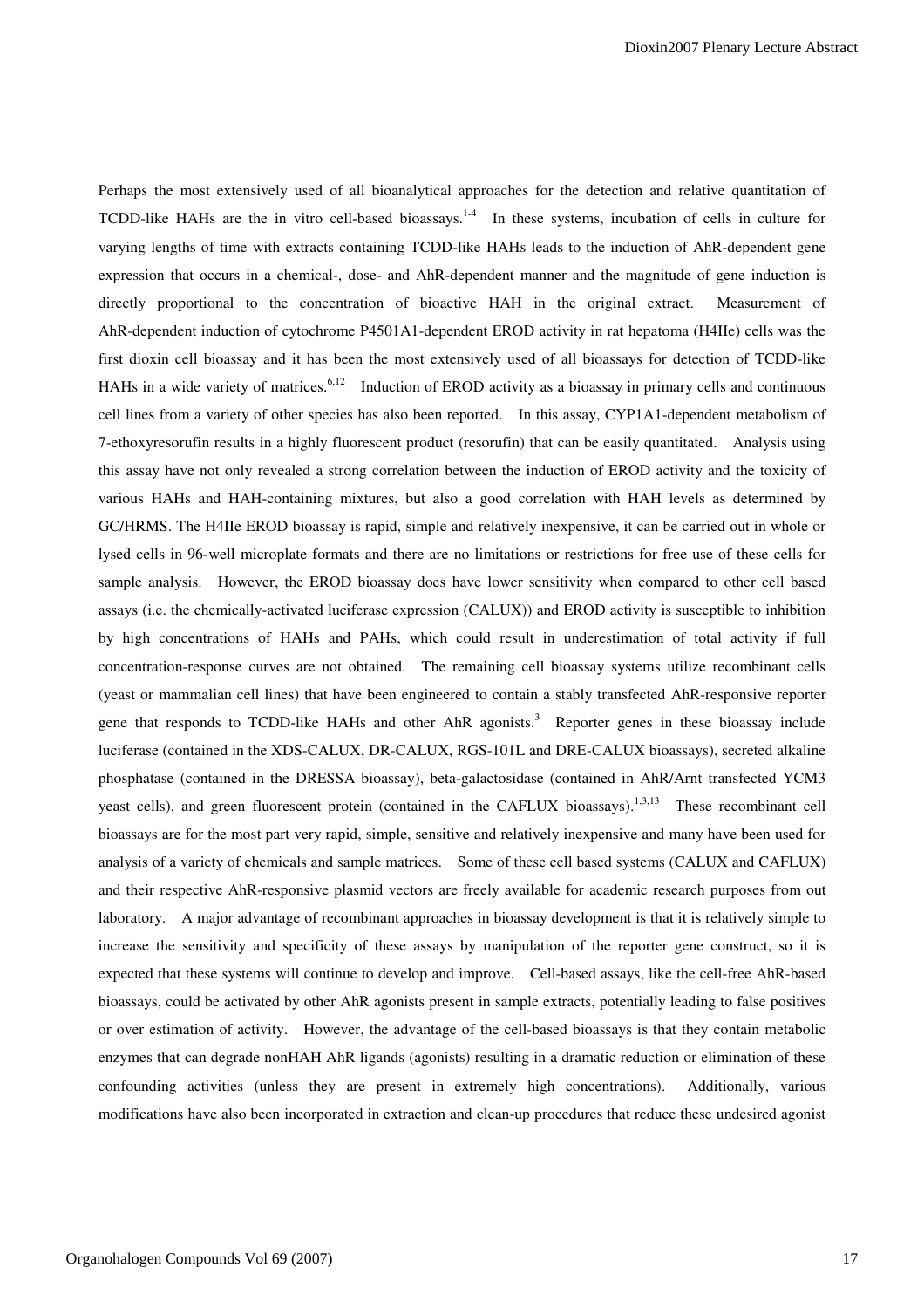activities. Acceptance of these cell-based bioassays by regulatory agencies for routine screening and monitoring of TCDD-like HAHs has been slow, understandably so, given the lack of sufficient numbers of appropriate blinded validation results. To date, the majority of the analysis of real world environmental, biological and food samples has been carried out using the EROD and XDS- and DR-CALUX bioassay systems. Comparisons of results obtained with a wide variety of sample extracts using these bioassays has shown a high correlation between TEQs determined by the GC/HRMS-TEF approach and equivalents determined by the EROD and CALUX assays, contributing to the increased use of these bioassays. Recent double-blind analysis of a large number of biological and environmental matrices was carried out using the XDS-CALUX bioassay and a high degree of correlation with of the bioassay results with TEQs determined by GC/HRMS. Not only do these double blinded study results provided strong validation for this method and the XDS-CALUX bioassay, but they contributed to the recent certification of the XDS-CALUX assay as USEPA Method 4435. Validation studies and submission of numerous other AhR cell-based bioassays have resulted in several receiving method certification by organizations and governmental agencies for screening and monitoring purposes (XDS-CALUX (BELTEST Certification; Approved Method of the Japan Ministry of the Environment), DR-CALUX (ISO1725 Accreditation; GMP+ Certification) and the RGS-101L bioassay (USEPA Method 4425-1; Method E1953-96 ASTM)). With these recent certifications, the application and utilization of these and other cell based bioassay systems for screening and monitoring of TCDD-like HAHs are certain to continue to expand.

While bioanalytical methods, when coupled to an appropriate sample extraction and clean-up method, can provide assay endpoint results that are strongly correlated to those obtained using GC/HRMS-TEF approaches (as a result of mechanistic considerations), the results obtained from these assays are not identical. Data analyzed by GC/HRMS are expressed in WHO-TEQs and use TEF values that are derived from direct measures of the relative toxicity of individual TCDD-like HAHs from animal studies. In contrast, while the bioassay methods do provide a measure of the overall relative biological potency of an extract (based on the specific mechanistic assay endpoint being examined) data resulting from these bioassays methods do not provide any direct measurement of the toxicity or toxic potency of a sample extract. The endpoints being examined in all AhR-based bioassays and immunoassays are not the results of toxicity. Given that the exact chemical components contained within a given "cleaned-up" sample are typically unknown and assumed to contain only HAHs, their ability to produce toxicity can not directly be assessed by these bioassays and relative toxicity is simply inferred based on AhR mechanistic considerations. Accordingly, the use of the term TEQ, which is defined as Toxic Equivalents, is inappropriate for expression of overall results obtained using bioassay methods. Given the rapidly expanding use and development of new bioassays and use of the TEQ term for results obtained in all AhR bioassays regardless of the endpoint examined, a reassessment of bioassay terminology should be considered. As it stands, there is considerable confusion in the literature and among investigators using the assays and regulators examining bioassay results. One possibility is to